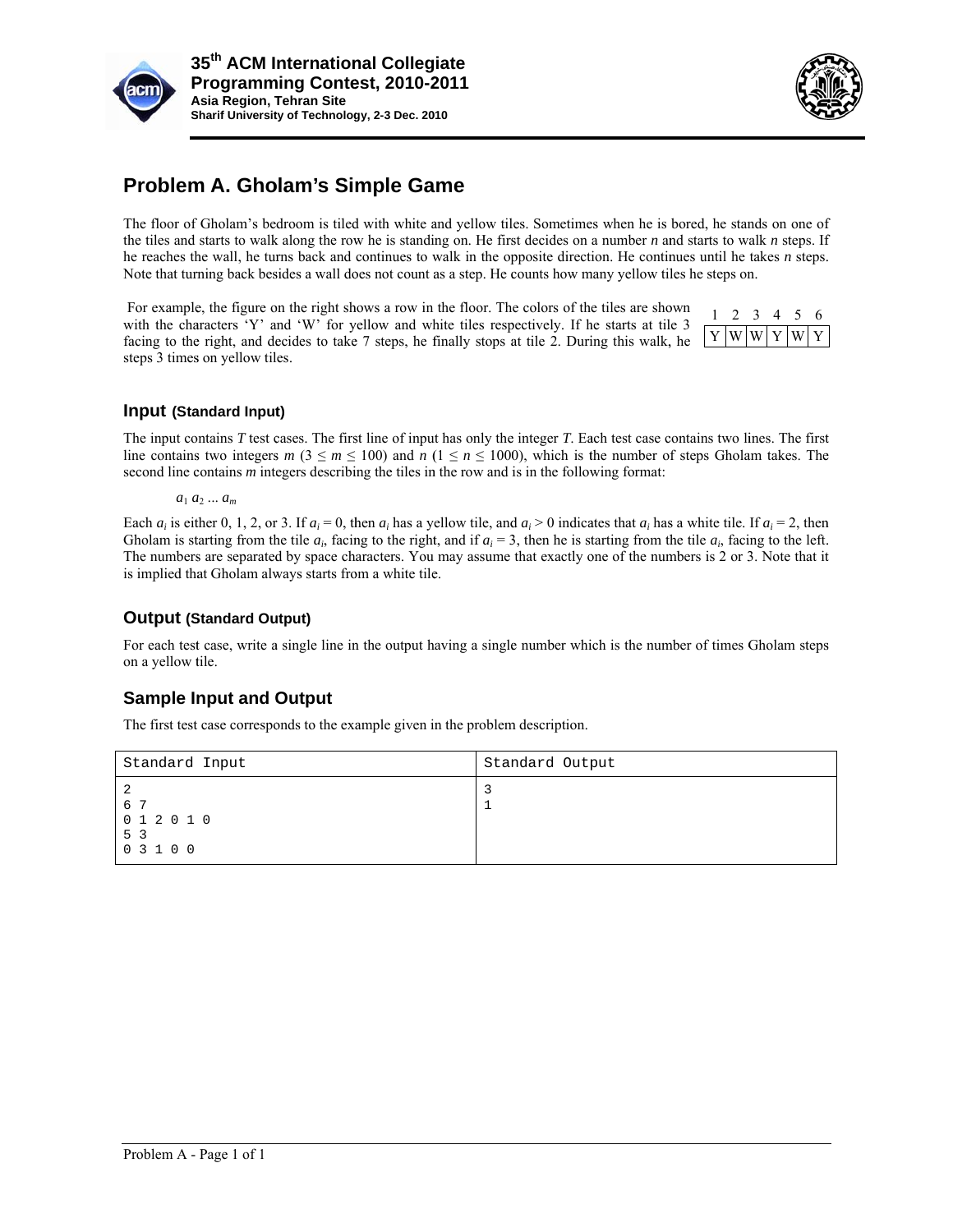



## **Problem B. Arbiter Login**

Finally, the budget for enhancing Arbiter web site (which is an online judge) is allocated and your job is to improve the functionality of its login page. The new login page should help users on two common login mistakes:

- 1. When the "caps lock" key is ON, each lowercase letter is typed as uppercase and vice versa.
- 2. When "num lock" key is OFF, numeric characters (digits '0' through '9') are not typed.

Given a username and a password in the login page, the system compares the entered password with the original one (for that username). If they were the same, the login step is successfully finished and the user is redirected to the appropriate page. Otherwise, the login is unsuccessful. But, some extra hints should be given to the user if the entered password was related to the original one in the following ways: eeedyleeeeeeeeeeeeeeeeeeeeeeeeeeeeeee

- 1. If the two passwords were case-insensitively the same, but the case of all their English letters were completely opposite, then the "caps lock" key might be ON by mistake.
- 2. If the entered password was the same as the original one after removing the numeric characters of the original password, then the "num lock" key might be OFF by mistake.
- 3. The two cases above might happen together.

Given both the entered password and its original one, you have to write a program which prints the appropriate message.

### Input (Standard Input)

The input contains *n* test cases. The first line of input has only the integer *n*. Each of the next *n* lines is a test case having two strings of at least one and at most 10 alphanumeric characters. The first string is the original password, and the second one is the password entered by the user in the login page.

#### **Output (Standard Output)**

Write the result of the  $i<sup>th</sup>$  test case, on the  $i<sup>th</sup>$  line of output. As you see in the sample output, you should write the test case number and then, one of the following messages:

- Login successful.
- . Wrong password. Please, check your caps lock key.
- . Wrong password. Please, check your num lock key.
- Wrong password. Please, check your num lock key.<br>• Wrong password. Please, check your caps lock and num lock keys.
- Wrong password.

Note that you must write the output exactly as indicated. Pay attention to character cases and blanks.

| Standard Input                                                          |
|-------------------------------------------------------------------------|
| 6                                                                       |
| aaBBccDD aaBBccDD                                                       |
| aaBBccDD aaBBccDD9                                                      |
| aaBBccDD aaBBCCDD                                                       |
| aaBBccDD AAbbCCdd                                                       |
| $a4B3c2D1$ $aBcD$                                                       |
| $a4B3c2D1$ AbCd                                                         |
| Standard Output                                                         |
| Case 1: Login successful.                                               |
| Case 2: Wrong password.                                                 |
| Case 3: Wrong password.                                                 |
| Case 4: Wrong password. Please, check your caps lock key.               |
| Case 5: Wrong password. Please, check your num lock key.                |
| Case 6: Wrong password. Please, check your caps lock and num lock keys. |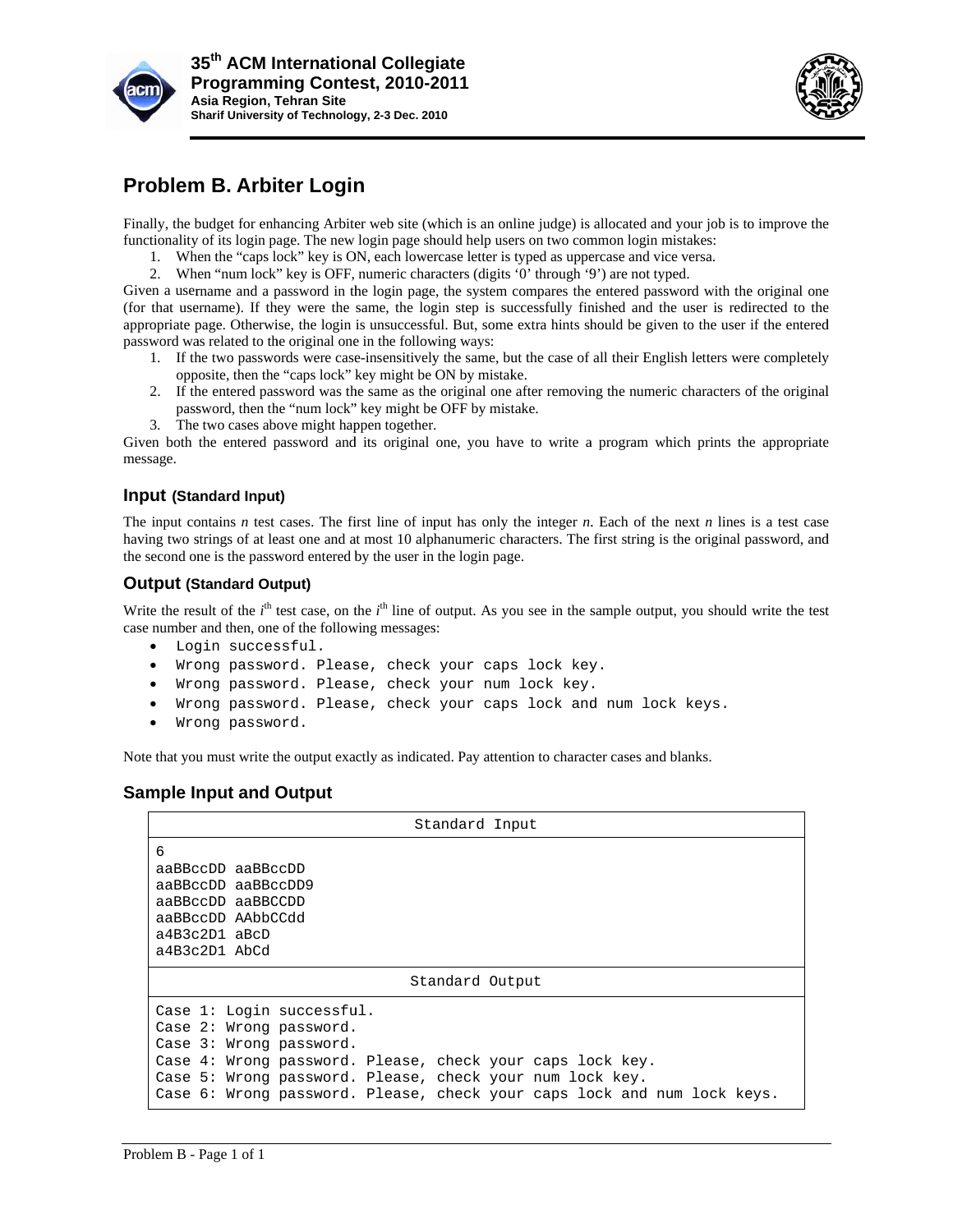



# **Problem C. Drop7**

Drop7 is a single-player game played on a  $7 \times 7$  vertical grid. Initially, the grid is empty. In each turn, you will be given a disc on which a number between 1 and 7 is written and you have to drop it into one of the 7 columns from the above. It falls down the  $7<sup>th</sup>$  row of the selected column, until it reaches above an already occupied cell or touches the ground in the first (bottom) row. For example, in Figure 1, dropping the disc into the first (leftmost) column causes it to stand in the second row (above 6) and dropping it into the third column causes it to hit the ground and t o stay in the f first row.

After dropping the given disc in a turn, each disc having a number equal to the size of its group-row or group-column will disappear (we will shortly define group-row and group-column). We know that all the discs that are subject to disappear will fade simultaneously. After that, all discs that the disc below them has been disappeared will fall down as far as possible. Then, the disappearance condition will be checked again on



all the available discs again and if some disc number matches their group-row/column size, the loop continues. Otherwise, the next turn comes and a new disc will be dropped.

The group-column of a disc is the number of discs that are already placed in the same column, including itself. For example, if we drop the disc 3 into the first column (as in Figure 1), its group-column will have the size of 2 and nothing happens. But, if we drop it into the  $4<sup>th</sup>$  column from the left, the disc will disappear (because the group-column consists of three discs, 7, 7, and 3). Interestingly, if we drop this disc over the  $7<sup>th</sup>$ (rightmost) column, not only the disc itself will disappear, but also the other 3 will disappear at the same time! More interestingly, if we drop this disc on the  $2<sup>nd</sup>$  column, two discs will be removed in two steps – first the disc 4 will disappear as the column size (after putting 3 over it) will be 4. Then, after removal of 4, disc 3 will fall down over the two fives and then disappears by the same rule of matching number with groupcolumn size.

Group-row size of a disc, however, is the number of discs connectedly in the same row of the disc. For example, in Figure 2, if we drop disc 1 into the second column, the group-row size of it, besides the 5 in the first



column, would be two. But, if we drop it into the last column, the group-row size of both of 3's will be come 3 and they both will disappear at the same time. Then, the disc 1 will have group-row size of 1 and will disappear by itself!

Starting with an empty board, you will be given some disc-drop actions. You just have to simulate the game and write down the final state of the board in the output.

### Input (Standard Input)

The input consists of several test cases. Each test case begins with a line containing the number *n* ( $1 \le n \le 1000$ ) which is the number of discs dropped. In the following next *n* lines, *n* pairs of  $v_i$   $c_i$  will be given, which states that at turn *i*, a disc with number  $v_i$  is dropped into the column  $c_i$ . It is guaranteed that  $1 \le v_i$ ,  $c_i \le 7$ . The last line of the input contains a single zero . s.<br>ee<br>has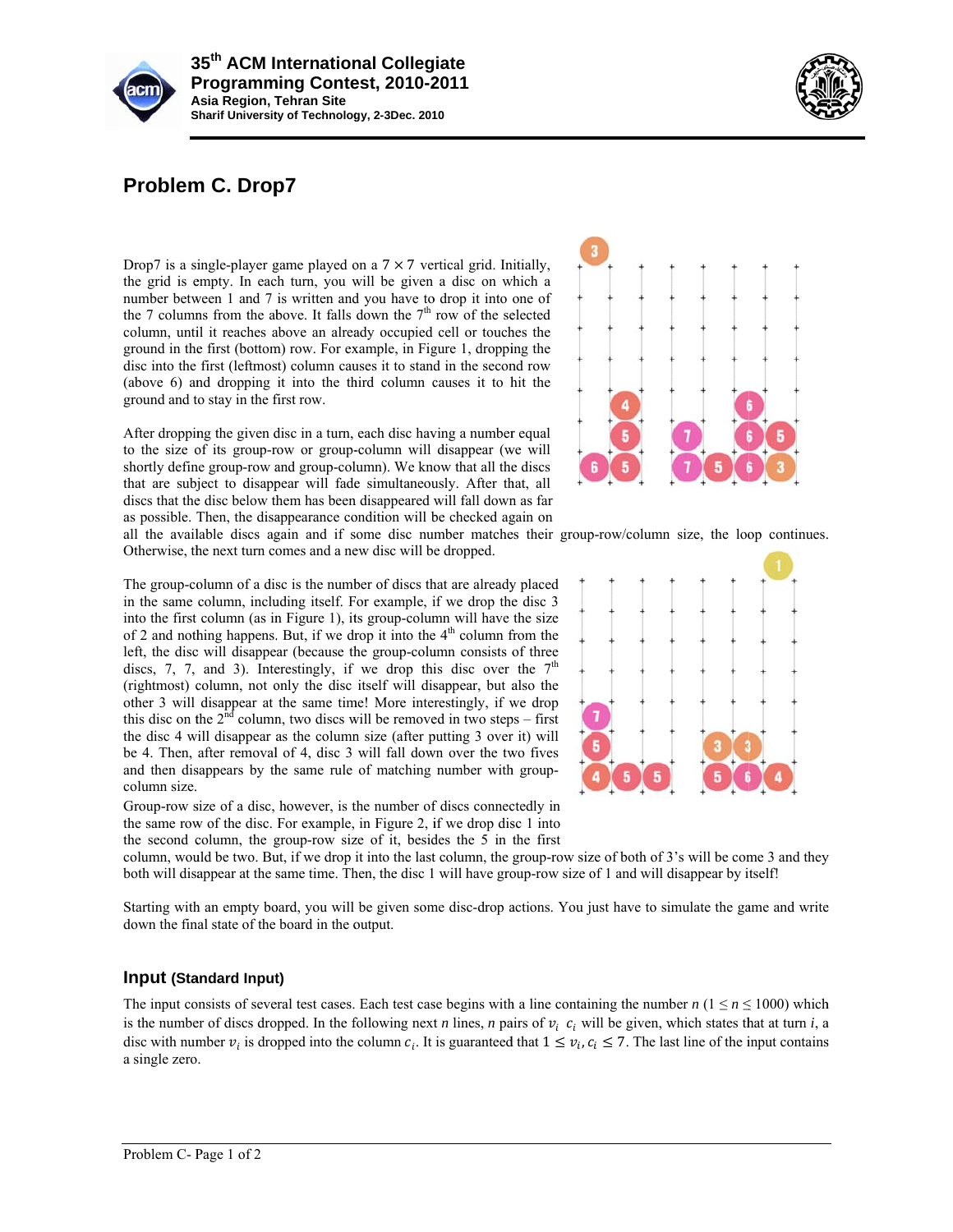### **Output (Standard Output)**

For each test case of the input, write seven lines of length seven, indicating the disc numbers in the grid. Put a hash sign (#) for empty cells. See the sample output for clarification. If during the game, a disc is dropped into a column that already contains 7 discs, just write "Game Over!" for the output of the test case. Write a blank link after the output of each test case.

| Standard Input                                                                                                                                                                       | Standard Output                                                                         |
|--------------------------------------------------------------------------------------------------------------------------------------------------------------------------------------|-----------------------------------------------------------------------------------------|
| 6<br>2 <sub>2</sub><br>3 <sub>2</sub><br>6 2<br>4 3<br>11<br>6 7<br>11<br>5 <sub>3</sub>                                                                                             | #######<br>#######<br>#######<br>#######<br>#######<br>#######<br>#64###6<br>Game Over! |
| 5 <sub>3</sub><br>2 <sub>3</sub><br>2 <sub>3</sub><br>$\overline{3}$<br>2<br>3 <sub>3</sub><br>4 <sup>3</sup><br>$\overline{3}$<br>5<br>6 3<br>7 <sub>3</sub><br>1 <sup>3</sup><br>0 |                                                                                         |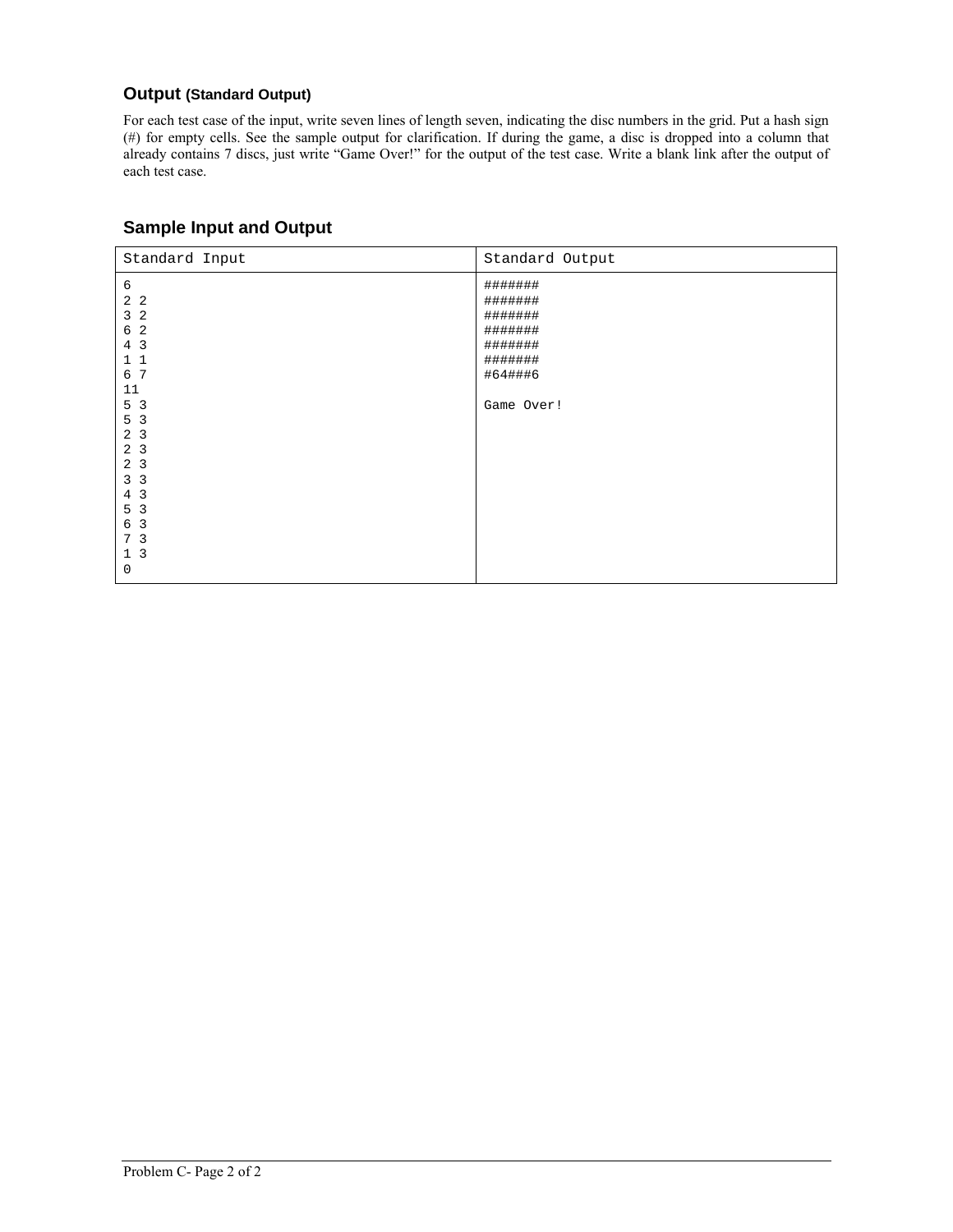



## **Problem D. Seven Segment Counter**

A Seven Segment Display is generally a form for representing decimals numbers 0 to 9, using exactly 7 segments. You may have already seen such displays on price-list boards, like in exchange offices or fuel stations. Using three of these displays together, with a proper underlying electronic circuit, one can create a three digit display to show number between 0 and 999 (inclusive), without leading zero. Our man, Shelby, has already done this! Going further, he has even made it to work as a time counter  $-$  As each second passes, the number in display advances by one and when reaching 999, the next number is 0 (i.e. it works as a cyclic counter).



Shelby is a technician in a company. There is one of those three-digit seven segment displays (working as a counter) hanging on Shelby's office wall. Shelby is asked to write the displaying number of the counter on a piece of paper, everyday at 15:00:00 that is the time he leaves the company. It has some security reasons and is requested by the big boss! ;) r, g<br>d :r<br>t-

Unfortunately, yesterday Shelby forgot to write the number and he is too anxious now! As a matter of luck he has found some images taken by various surveillance cameras taken at 15:00:00 or later. But, the problem is that, the state (either on or off) of some of the 21 segments (in three seven segments) are not visible in the photos clearly!

Given the photos, each containing information about those 21 segments (either visible and on, or visible and off, or notvisible in this certain photo), and the time the photos is taken, you are asked to help Shelby to find out the number of the counter at 15 5:00:00.

#### Input (Standard Input)

The input consists of several test cases, each containing some photos (at least one and at most 20). Each photo is shown in 6 lines. The first line has a single non-negative integer, less than or equal to 61200, indicating the number of seconds passed since 15:00:00. Then, in the following 5 lines, the photo is drawn. If all the 21 segments of the photo are visible and on (value equals to 888), then the following characters will make the five lines containing space, dash (minus), and vertical bar characters: e<br>nsed<br>d

| $\begin{array}{cccccccccccccc}   & &   & &   & &   & &   & &   & &   & &   & &   \end{array}$ |  |  |  |  |
|-----------------------------------------------------------------------------------------------|--|--|--|--|
|                                                                                               |  |  |  |  |
| $\begin{array}{cccccccccccccc}   & &   & &   & &   & &   & &   & &   & &   & &   \end{array}$ |  |  |  |  |
|                                                                                               |  |  |  |  |

Otherwise, for any segment (of these 21) that is visible but is off, a dot character (.) is written instead of - or |. For those segments which are not visible, an asterisk character (\*) is put. You can assume that the digits 0 to 9 are supposed to be displayed like this in a clear photo: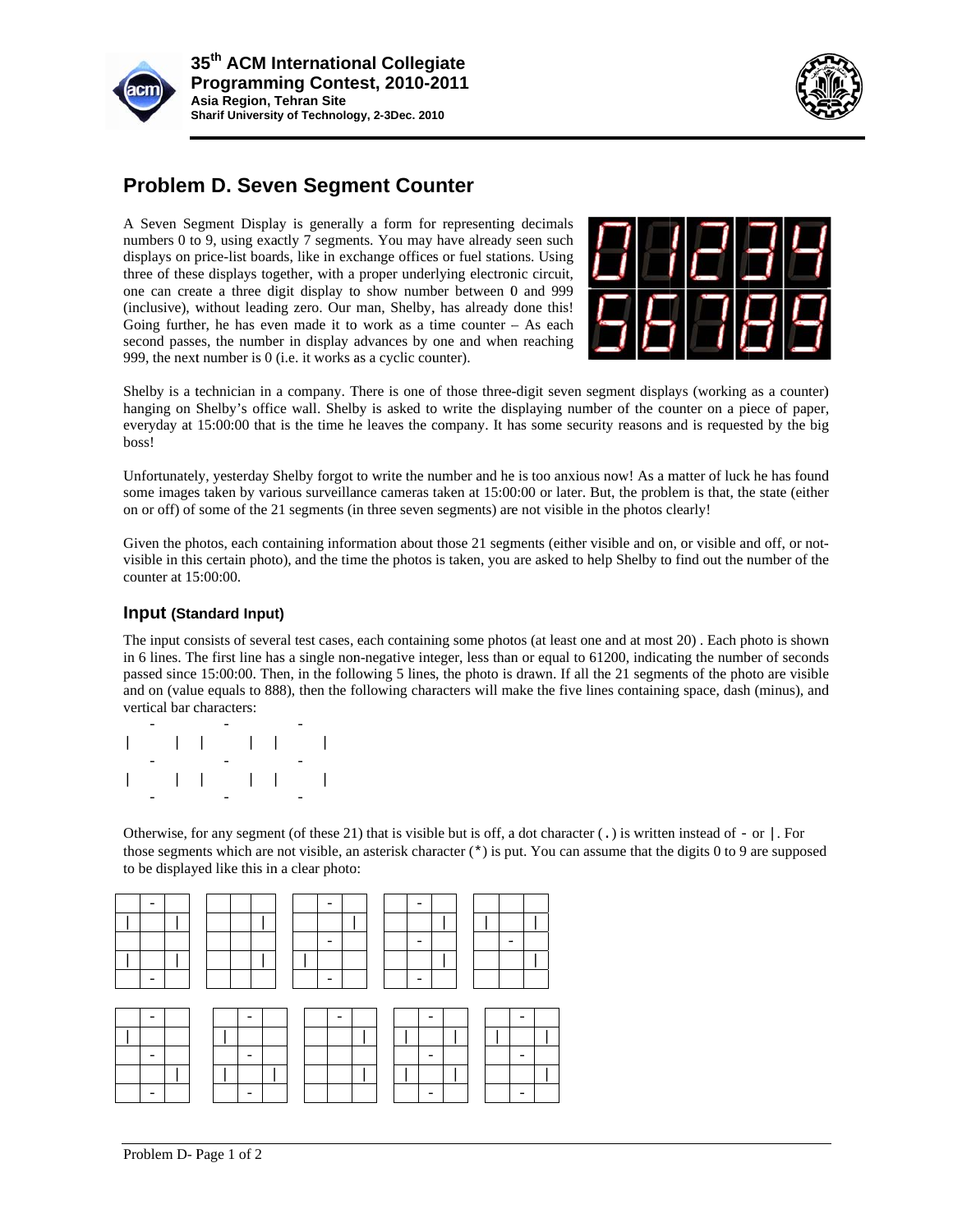The test cases in the input are separated by a line containing a single  $\#$  sign. The last line of the input contains a single  $\$ sign.

There are not any leading spaces but trailing spaces might occur. Thus, every line has at least (and not exactly) 9 characters in length. Remember the numbers in counter does not contain leading zeros. For example, the value 70 is shown as 7 on the second digit from the left and 0 on the third digit from the left. The leftmost digit is all-off (it is not  $070$ ).

### **Output(Standard Output)**

For every test case, if it is possible to find out the value of counter at 15:00:00, then find it and write it in the output. Otherwise, write a question mark (?) first, then a space followed by the number of different possible values the counter may have had at 15:00:00. Separate the question mark and the number by one blank character. If it is an impossible case and the photos are contradicting with each other, you should write "? 0" in the output.

| Standard Input                                                                                                                                                                                                                                                       | Standard Output   |  |  |  |  |  |
|----------------------------------------------------------------------------------------------------------------------------------------------------------------------------------------------------------------------------------------------------------------------|-------------------|--|--|--|--|--|
| $\,1$<br>$\begin{array}{c} \# \\ 0 \end{array}$<br>$\star$<br>$^\star$<br>$*$ $**$ $*$<br>$\star$<br>¥<br>$*$ $**$ $*$<br>$\star$<br>$^\star$<br>$\mathbf{1}$<br>$\star$<br>$\star$ $\star$<br>$^\star$<br>$\star$ $\star$<br>$^\star$<br>#<br>6120<br>$^\star$<br>* | 887<br>109<br>? 8 |  |  |  |  |  |
| $^\star$<br>\$                                                                                                                                                                                                                                                       |                   |  |  |  |  |  |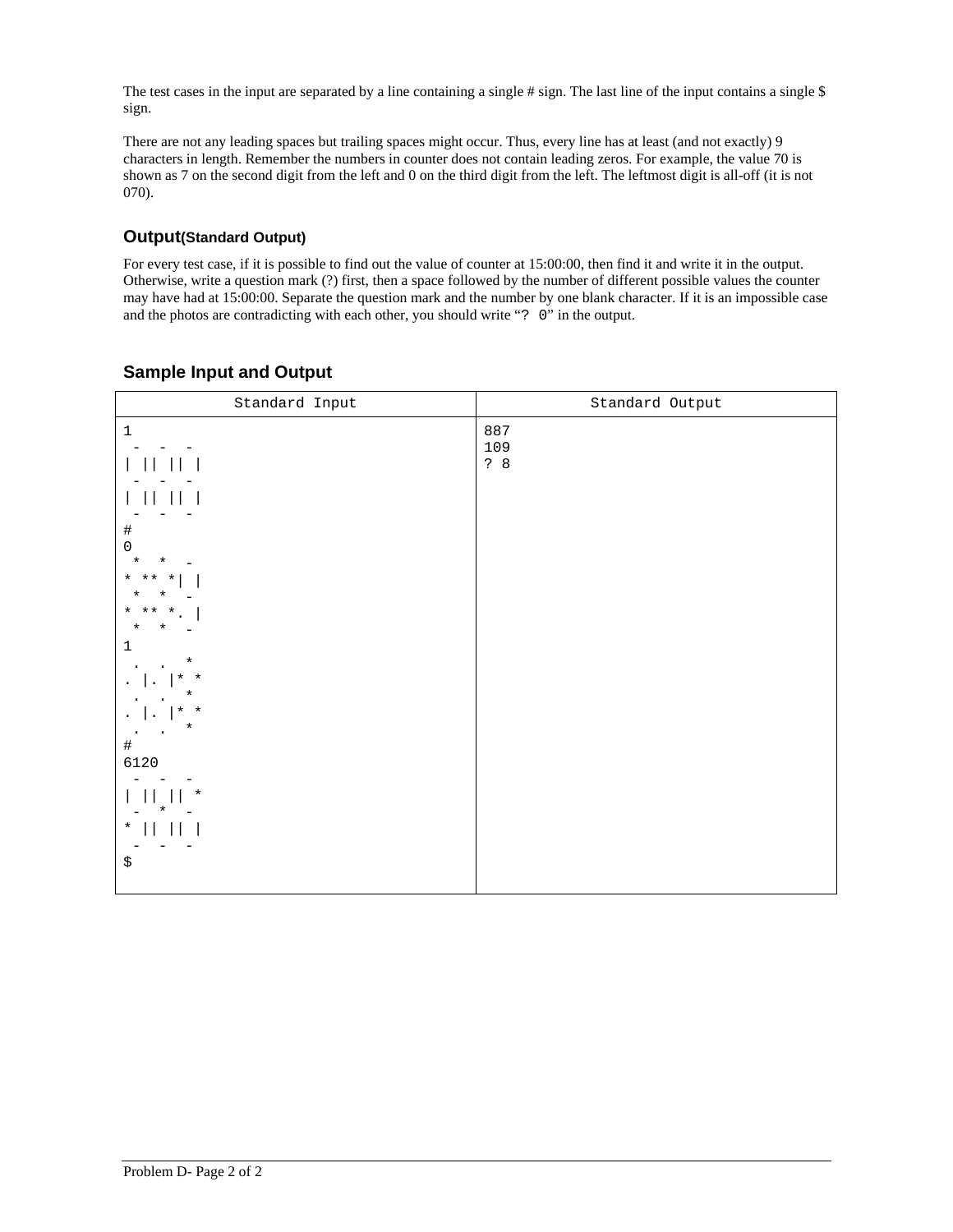



### **Problem m E. Bus Shuttle**

Pasha is a passenger in Rome, Italy. He is in the train station terminal right now (named *Stazione Termini* in Italian) and wants to go to the airport of Rome (named *Aeroporto Fiumicino*) as soon as possible.

Just in front of the exit door of Termini, he found a bus station for Bus Shuttle service which takes the passengers right to airport for only 8 Euros per passenger, luggage included! "Sounds economic and fast!", said Pasha with himself and decided to wait for the bus.

Under the sign for Bus Shuttle, there was a time table in which only leaving time of buses was written. As it is around 7:00 AM in Rome now, he has to wait until 7:45 AM for the first bus to come.

Pasha is curious to know the travel time between *Stazione Termini* and *Aeroporto* Fiumicino. He asks a passenger in the bus station but they do not know it or their English are too weak to talk to Pasha! However, a passenger tells Pasha:



"I remember, it was yesterday at 13:15, that I was in a bus shuttle to *Termini* 

and saw another bus shuttle (going to *Aeroporto*) just passed us, in the opposite direction. But, I can't remember when I got sit in the bus and when we arrived to *Aeroporto*. All I remember is a cross with another shuttle at 13:15".

Not enough information, but still useful. A few minutes later, some other passengers gave the same type of information to Pasha – exactly a meet at a certain time with a shuttle bus coming in opposite direction while they were in a bus.

And finally Pasha found a brochure of the shuttle service, in which not only the time table of "Termini to Aeroporto" was written, but also the time table of "Aeroporto to Termini" could be found (i.e. the same table in the figure, but in the Aeroporto station and for buses that are leaving Aeroporto to Termini).

Having these two time tables and some meeting-times (like 13:15 in above example), Pasha asks for your assistance to discover the travel time between Termini and Aeroporto, in minutes.

You may assume that all buses are moving with constant speed and without stop in the middle of the way. We know that the travel time is less than 24 hours. You can also assume each bus goes to parking after arriving to its destination and all the buses are leaving in a single day i.e. if there are *n* leaving times written on Termini station and *m* leaving times are on Aeroporto station, then assume only  $n + m$  buses exist in Rome, which have  $n \times m$  possible meeting times.

### Input (Standard Input)

The input consists of several test cases. Each test case begins with a line containing two numbers *n* (the number of buses going from Termini to Aeroporto) and *m* (the number of buses going from Aeroporto to Termini) in the day of our story. It is guaranteed that  $0 < n, m \le 100$ .

In the second line of each test case, *n* distinct and space-separated times are given between 00:00 and 23:59 (inclusive) with leading zero when minutes or hours are single digit. They are the times a buses leaves Termini to Aeroporto. The third line contains *m* distinct times, in the same format, for the buses leaving Aeroporto to Termini. You can assume either all of these  $m + n$  times are even, or all of them are odd (in minutes).

The fourth line contains an integer  $1 \le k \le 100$ , the number of passengers who have given "meeting time while was in bus" to Pasha. These  $k$  times are written in the fifth line in the same format for time as above and separated by space. Hint: Although all buses are leaving in the same day but they may meet the day after! For example, if the travel time is 8 hours, then a bus leaving at 22:00 from A to T will meet the bus leaving at 23:00 from T to A at 06:30 next day. This way, a report of 06:30 may belong the morning of the same day (e.g. a bus left at 05:00 met the bus left at 06:00 of opposite direction and the travel time is 2 hours, or the prior case). Remember that a meet can occur even in stations!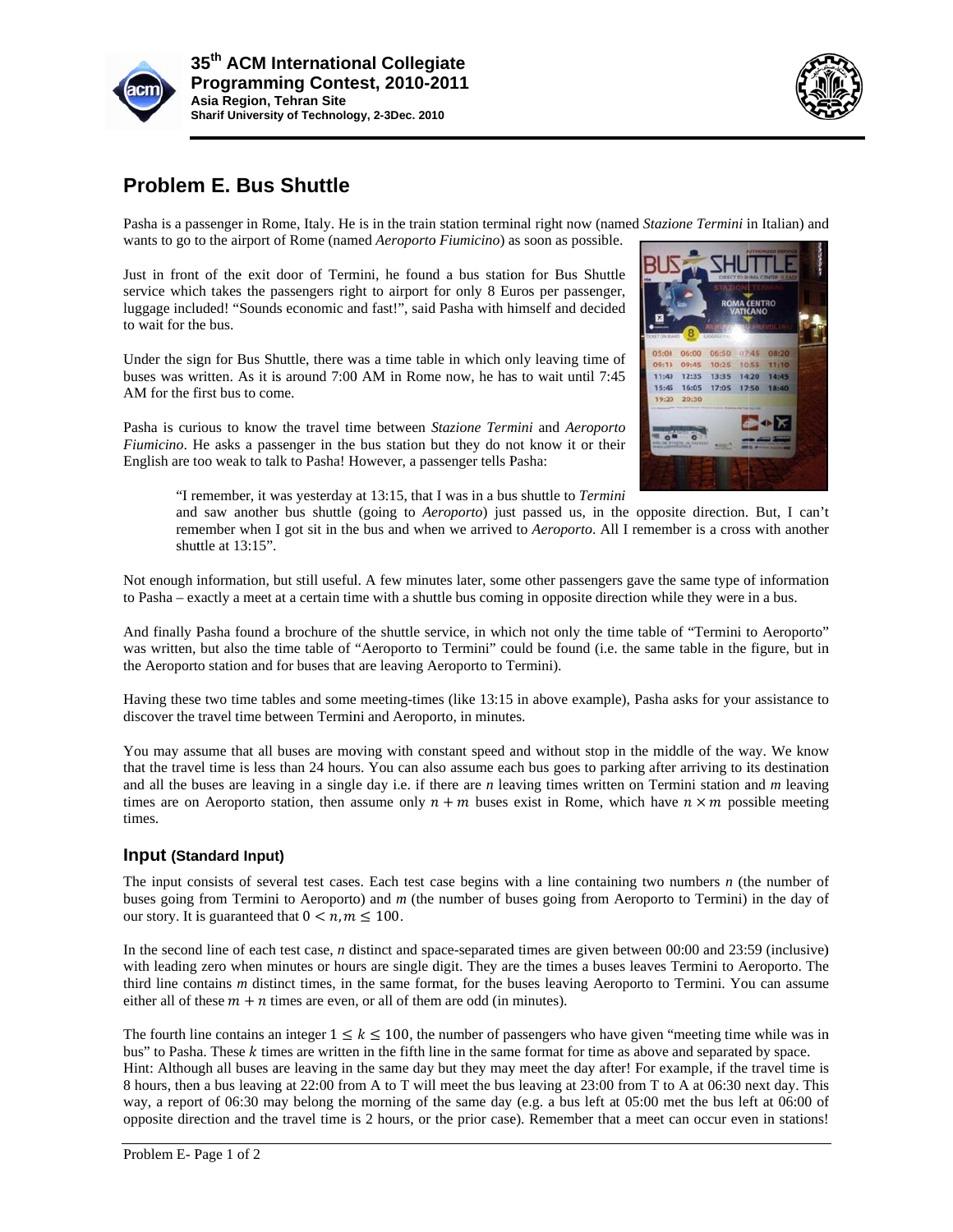For example, a bus may leave at 21:05 and another bus from the opposite direction arrives exactly at the same time. The last line of the input contains to zero numbers.

### **Output (Standard Output)**

For each test case, if the travel time can be found and is unique, write it in a single line. If no travel time can satisfy the claims of the passengers write "il bugiardo passeggeri!" (without quotes) for this case and proceed to the the next line. Otherwise, if there are  $c > 1$  possible travel times (in range 00:01 to 23:59, of course) write " $c$  scelte" where  $c$  is substituted with its value. Note that the travel times cannot have fractions of minutes.

| Standard Input                                                                                                                                                                                               | Standard Output                              |
|--------------------------------------------------------------------------------------------------------------------------------------------------------------------------------------------------------------|----------------------------------------------|
| 2 2<br>05:0506:05<br>$12:09$ $11:09$<br>1<br>17:00<br>2 <sub>1</sub><br>05:0006:00<br>13:00<br>2<br>14:00 15:00<br>2 <sub>2</sub><br>05:0506:05<br>$12:09$ $11:09$<br>2<br>$17:00$ $18:00$<br>0 <sub>0</sub> | 3 scelte<br>il bugiardo passeggeri!<br>17:46 |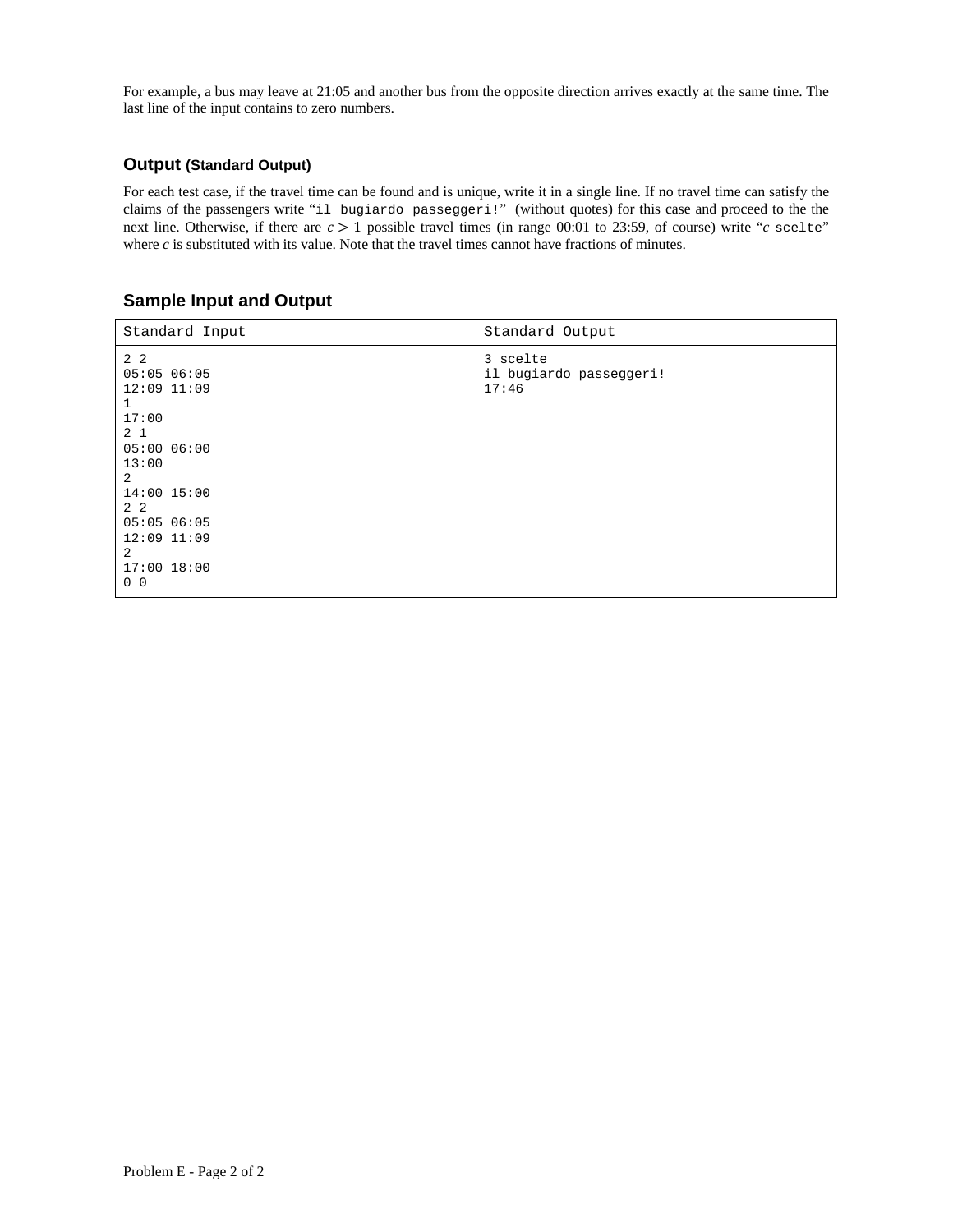



## **Problem F. Conditional Statements**

- (variable) is a string of at most 255 lowercase English letters which is the name of a Pascal integer variable;
- $\langle comparison\text{-}operator\rangle$  is either "<", ">", or "=";
- *(comparison-value)* is a 32-bit integer constant to which the *(variable)* is compared;
- *light-number*) is a 32-bit integer constant to which the *(variable)* is compared;<br>*ight-number*) is another 32-bit integer constant which shows the number of the light which should be turned on if the condition "*(variable) (comparison-operator) (comparison-value)*" holds. (Nothing happens if the light is already turned on.)

#### Input (Standard Input)

### **Output (Standard Output)**

| 35 <sup>th</sup> ACM International Collegiate<br>Programming Contest, 2010-2011<br>Asia Region, Tehran Site<br>Sharif University of Technology, 2-3Dec. 2010                                                                                                        |                                                                                                                                                                                                                                                                                                                                                                                                                                                                                                                                                                                                                                                                                                                                                                                                                                                                                                                                          |
|---------------------------------------------------------------------------------------------------------------------------------------------------------------------------------------------------------------------------------------------------------------------|------------------------------------------------------------------------------------------------------------------------------------------------------------------------------------------------------------------------------------------------------------------------------------------------------------------------------------------------------------------------------------------------------------------------------------------------------------------------------------------------------------------------------------------------------------------------------------------------------------------------------------------------------------------------------------------------------------------------------------------------------------------------------------------------------------------------------------------------------------------------------------------------------------------------------------------|
| <b>Problem F. Conditional Statements</b>                                                                                                                                                                                                                            |                                                                                                                                                                                                                                                                                                                                                                                                                                                                                                                                                                                                                                                                                                                                                                                                                                                                                                                                          |
| of the form<br>where<br>٠<br>$\langle comparison\text{-}operator\rangle$ is either "<", ">", or "=";<br>$\bullet$<br>(comparison-value) is a 32-bit integer constant to which the (variable) is compared;<br>$\bullet$<br>$\bullet$<br>light is already turned on.) | Bonjol is given a new task in his company. He is given a piece of code written in Pascal programming language for<br>controlling a set of lights, and his task is to refactor the code and minimize its size while keeping the program logic<br>exactly the same as before. The code is made up of several conditional statements. Each conditional statement is a line<br><b>if</b> $\langle variable \rangle$ $\langle comparison\text{-}operator \rangle$ $\langle comparison\text{-}value \rangle$ <b>then turnOn(</b> $\langle light\text{-}number \rangle$ <b>);</b><br>(variable) is a string of at most 255 lowercase English letters which is the name of a Pascal integer variable;<br>$\langle light-number\rangle$ is another 32-bit integer constant which shows the number of the light which should be turned<br>on if the condition "(variable) (comparison-operator) (comparison-value)" holds. (Nothing happens if the |
| Here is an example of such a code:                                                                                                                                                                                                                                  |                                                                                                                                                                                                                                                                                                                                                                                                                                                                                                                                                                                                                                                                                                                                                                                                                                                                                                                                          |
| calculate the maximum number of lines which could be deleted.                                                                                                                                                                                                       | The only code modification which Bonjol is allowed is to delete a complete line. He wants to delete as many lines as<br>possible such that the modified program remains completely equivalent to its original version. You are to help him and                                                                                                                                                                                                                                                                                                                                                                                                                                                                                                                                                                                                                                                                                           |
| <b>Input (Standard Input)</b>                                                                                                                                                                                                                                       |                                                                                                                                                                                                                                                                                                                                                                                                                                                                                                                                                                                                                                                                                                                                                                                                                                                                                                                                          |
| and the $\langle light-number\rangle$ . The input terminates with a line containing "0" which should not be processed as a test case.                                                                                                                               | The input contains several test cases. Each test case starts with a line containing an integer $n (1 \le n \le 500)$ which is the<br>number of lines in the code. Each of the next $n$ lines has a conditional statement. In each conditional statement, there is<br>a single space after "if", the (variable), the (comparison-operator), the (comparison-value), "then", "turnOn(",                                                                                                                                                                                                                                                                                                                                                                                                                                                                                                                                                    |
| <b>Output (Standard Output)</b>                                                                                                                                                                                                                                     |                                                                                                                                                                                                                                                                                                                                                                                                                                                                                                                                                                                                                                                                                                                                                                                                                                                                                                                                          |
| number of lines that Bonjol can delete.                                                                                                                                                                                                                             | Write the result of the $i^{\text{th}}$ test case, on the $i^{\text{th}}$ line of output. You should just write one integer indicating the maximum                                                                                                                                                                                                                                                                                                                                                                                                                                                                                                                                                                                                                                                                                                                                                                                       |
| <b>Sample Input and Output</b>                                                                                                                                                                                                                                      |                                                                                                                                                                                                                                                                                                                                                                                                                                                                                                                                                                                                                                                                                                                                                                                                                                                                                                                                          |
| Standard Input                                                                                                                                                                                                                                                      | Standard Output                                                                                                                                                                                                                                                                                                                                                                                                                                                                                                                                                                                                                                                                                                                                                                                                                                                                                                                          |
| 7<br>if aa < 4 then turnOn( $3$ );<br>if aa > 7 then turnOn( $3$ );<br>if aa = 7 then turnOn( $3$ );<br>if aa = $-1$ then turnOn( 3);<br>if aa < 7 then turnOn( $3$ );<br>if $b = 6$ then turnOn(4);<br>if $b = 6$ then turnOn(3);<br>4                             | 3<br>$\mathbf 1$<br>2                                                                                                                                                                                                                                                                                                                                                                                                                                                                                                                                                                                                                                                                                                                                                                                                                                                                                                                    |
| if $pq = 6$ then turnOn( 7 );<br>if $pq = 6$ then turnOn( 7 );<br>if $pq = 6$ then turnOn(1);<br>if $pq = 2$ then turnOn(1);<br>4<br>if $pq = 6$ then turnOn( 8 );<br>if $pq = 6$ then turnOn( 8 );                                                                 |                                                                                                                                                                                                                                                                                                                                                                                                                                                                                                                                                                                                                                                                                                                                                                                                                                                                                                                                          |
| if $pq = 6$ then turnOn( 9);<br>if $pq < 8$ then turnOn( 9 );<br>0                                                                                                                                                                                                  |                                                                                                                                                                                                                                                                                                                                                                                                                                                                                                                                                                                                                                                                                                                                                                                                                                                                                                                                          |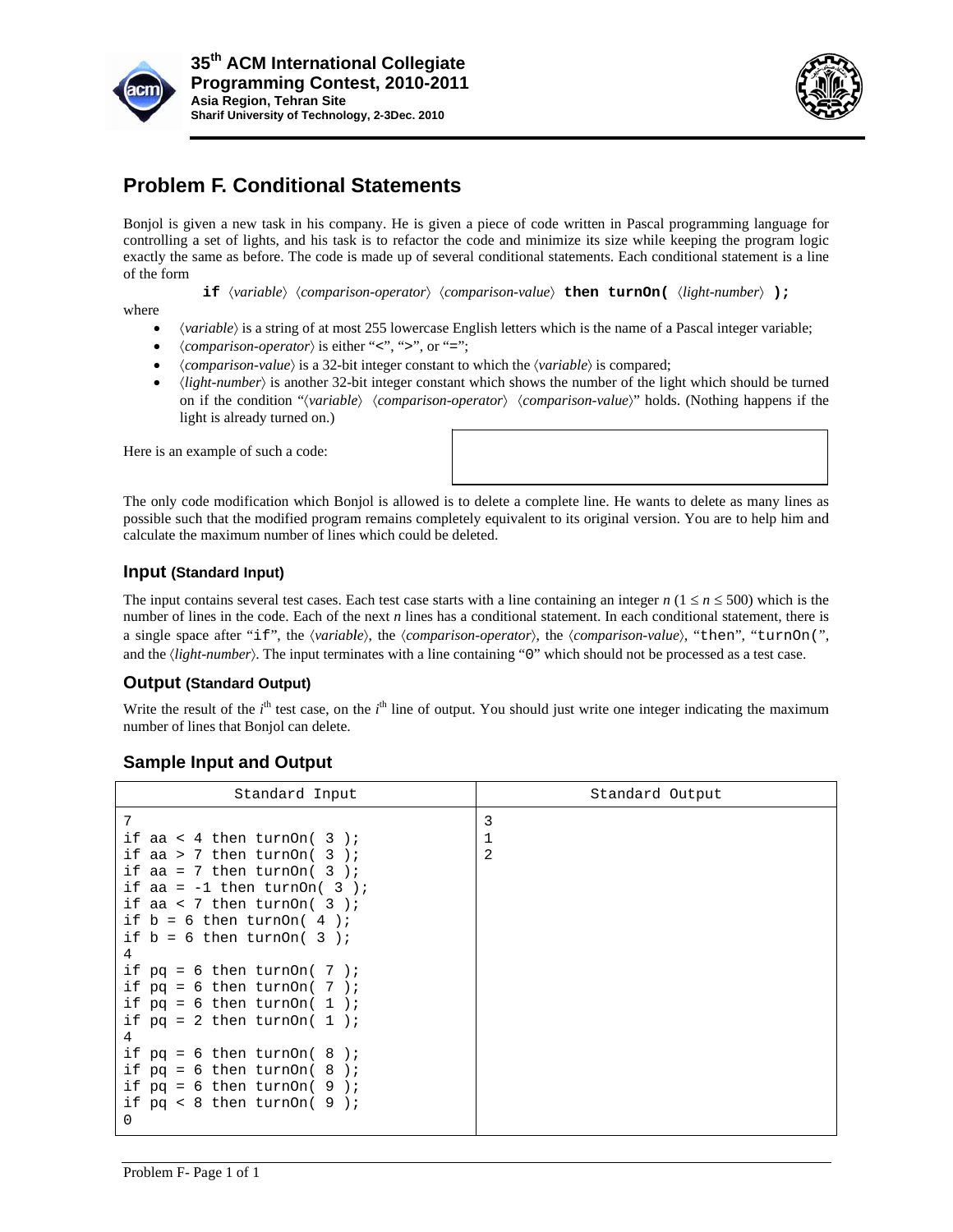



# **Problem G. Genome Evolution**

Xi, a developmental biologist is working on developmental distances of chromosomes. A chromosome, in the Xi's simplistic view, is a permutation from  $n$  genes numbered 1 to  $n$ . Xi is working on an evolutionary distance metric between two chromosomes. In Xi's theory of evolution any subset of genes lying together in both chromosomes is a positive witness for chromosomes to be similar.

A positive witness is a pair of sequences of the same length  $A$  and  $A'$ , where  $A$  is a consecutive subsequence of the first chromosome,  $A'$  is a consecutive subsequence of the second chromosome, and  $A$  is a permutation of  $A'$ . The goal is to count the number of positive witnesses of two given chromosomes that have a length greater than one.

### Input (Standard Input)

There are several test cases in the input. Each test case starts with a line containing the number of genes ( $2 \le n \le 3000$ ). The next two lines contain the two chromosomes, each as a list of positive integers. The input terminates with a line containing "0" which should not be processed as a test case.

### **Output(Standard Output)**

For each test case, output a single line containing the number of positive witnesses for two chromosomes to be similar.

| Standard Input                                         | Standard Output |  |  |  |  |  |  |
|--------------------------------------------------------|-----------------|--|--|--|--|--|--|
| 4<br>3 2 1 4<br>1 2 4 3<br>5<br>3 2 1 5 4<br>3 2 1 5 4 | 10              |  |  |  |  |  |  |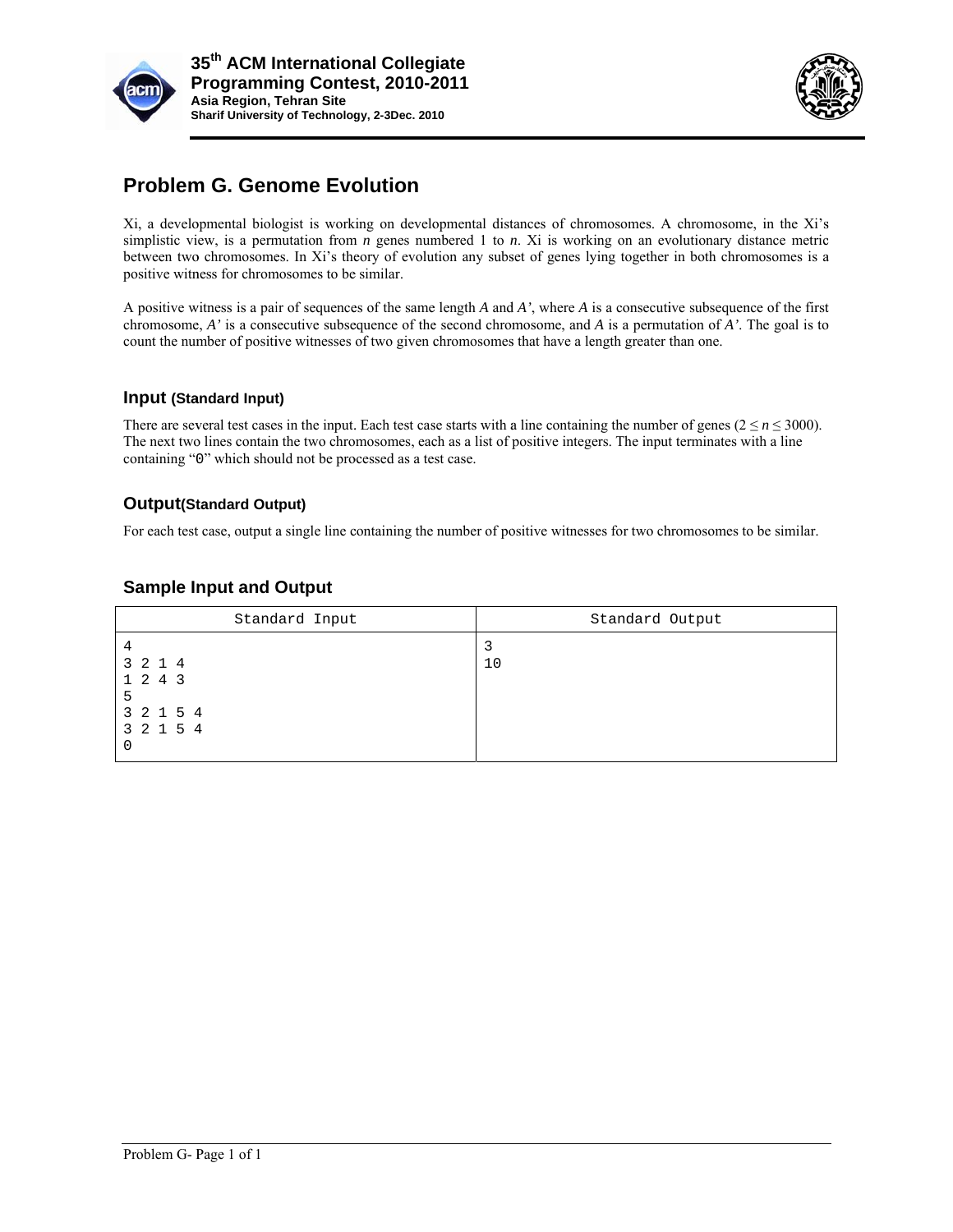



## **Problem H. World Cup Nominations**

Every four years, the world is enthusiastically celebrating the Football World Cup event. Hosting such a prestigious event is an honor for a country which pours in billions of dollars. That is why there are many competitions among volunteer countries and even some shadow-bribing to get the vote to be the host of the World Cup.

Voting procedure in the selection ceremony is yet another important part of the host. Several countries  $\{C_1, C_2, ..., C_n\}$ stand as the candidates for the host. Repeatedly, two countries are selected randomly, and are put to vote. The losing country is eliminated and the process is continued until only one country remains, which is the winner.

We have run a poll beforehand to predict the possible outcome of the voting. For a pairs of countries  $C_i$  and  $C_j$ , we know which one is the winner if the two countries are put in vote against each other. There is no possibility of ties in the voting.

The problem is, having the result of polls, determine the set of countries for which there is a possibility to win. In other words, rule out the countries for which we are sure there is no chance of becoming the host.

### **Input (Standard Input)**

There are several test cases in the input. The first line of each test case contains a single integer  $n (0 \le n \le 1000)$ , the number of countries. Then, there are *n* lines, describing the poll results. The *i*<sup>th</sup> line  $(1 \le i \le n)$  is a string of zeros and ones of length  $n - i$ . The  $j<sup>th</sup>$  character in the string is one if  $C_i$  wins over  $C_j$ , and zero otherwise. Note that the last line of each test case is an empty line. The last line of the input contains a single 0.

#### **Output (Standard Output)**

For each test case, there is a single line in the output containing the number of countries that have a chance for becoming the World Cup host, according to the given poll results.

| Standard Input | Standard Output |  |  |  |  |  |  |
|----------------|-----------------|--|--|--|--|--|--|
|                |                 |  |  |  |  |  |  |
|                |                 |  |  |  |  |  |  |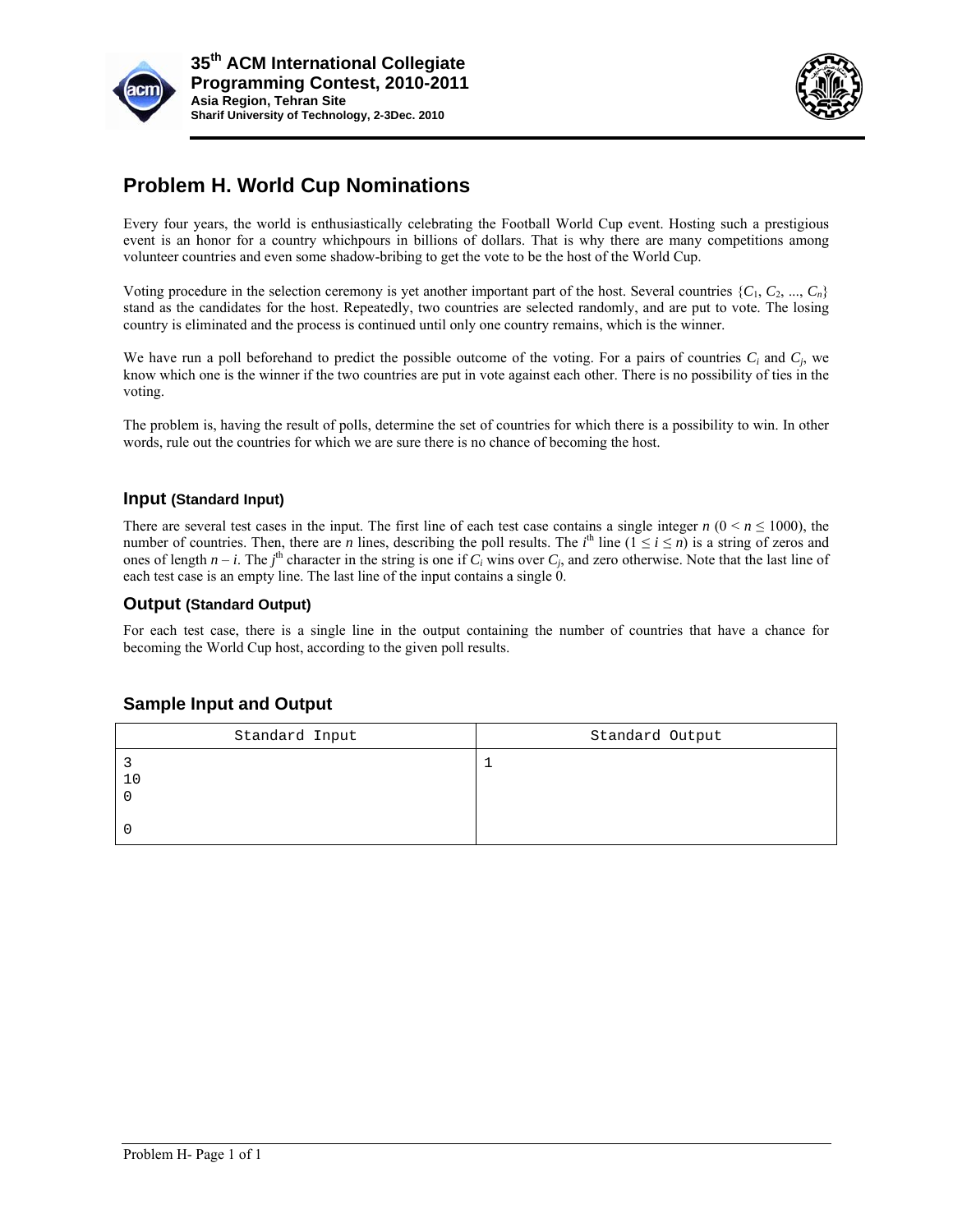



## **Problem I. Killbots**

Killbots is a simple game of evading killer robots. Who created the robots and why they have been programmed to destroy, no one knows. All that is known is that the robots are numerous and their sole objective is to destroy everything on their way. Fortunately, their creator has focused on quantity rather than quality and as a result the robots are severely lacking in intelligence. Killbots is a turn-based game, played on a rectangular *grid*. Each cell can contain one of the following:

- **Hero**  $(\mathcal{Q})$  The hero is the unfortunate soul stuck in a room with a bunch of killer robots. In the original Killbots game, the player controls the hero by moving it around the grid. But in this problem, it is assumed that the hero stays at his place and does not move at all. Instead, it can destroy any robot trying to come to its cell.
- $$ heard of the "Three Laws of Robotics" and would probably crush anyone who tried to explain them. Each robot will take a single step toward the hero on every turn. If the robot is in the same row or the same column as the hero, it will step directly towards to robot. Otherwise, it will take the diagonal step that makes it as closer to the hero.
- **Fastbot** (#) **Fastbots** are a much speedier version of the basic robot. For each move a robot makes, they take two steps. Fortunately, their increased mobility was not paired with increased intelligence; they often only succeed in destroying themselves twice as quickly as their slower brethren.
- **Junkheap** (\*) When two or more robots or fastbots collide, they are destroyed and the resulting debris produces a junkheap. Robots or fastbots blindly ignore any junkheaps in their path and are destroyed upon crashing into them.

The following figure is an example of how the game works. The cell E5 is where the hero stands. The cells containing junkheap are marked with \*. Robots and fastbots are shown with '+' and '#' respectively. If we start from the grid on the left, the robots at B5 and E4 take direct steps directly towards the hero (to the right and down respectively). The latter is destroyed by the hero. The one at B8 takes an up-right step to C7. The robot at H6 takes an up-left step to G5 where it crashes into junkheap and is destroyed. The robot at F7 toes to E6 (where it will be destroyed in the next step by the fastbot initially at G8. Note that all robots and fastbots move simultaneously, so at the same time F7 moves to E6, the fastbot at G8 moves to F7, without collision. After a turn that all robots and fastbots move, the fastbots move another step while the robots stay. So, the fastbot at F7 moves to E6 crashing into the robot staying there. They are both destroyed leaving junkheap at E6. The game continues until all robots and fastbots are destroyed either by the hero, or crashing into other robots or junkheap. gy<br>e.,<br>e.

|                |         |         |           | A B C D E F G H |         |        |                | A B C D E F G H |           |         |         |          |         |  |
|----------------|---------|---------|-----------|-----------------|---------|--------|----------------|-----------------|-----------|---------|---------|----------|---------|--|
| 1              |         | $\star$ |           |                 |         |        |                |                 |           | $\star$ |         |          |         |  |
| 2              |         |         |           |                 |         | #      | $\overline{2}$ |                 |           |         |         |          |         |  |
| 3              |         |         |           | $\star$         |         |        | 3              |                 |           |         |         | $^\star$ |         |  |
| $\overline{4}$ |         |         | $\ddot{}$ |                 |         |        | 4              |                 |           |         |         | #        |         |  |
| 5              | $^{+}$  |         | @         |                 | $\star$ |        | 5              |                 | $\ddot{}$ |         | @       |          | $\star$ |  |
| 6              |         |         |           |                 |         | $^{+}$ | 6              |                 |           |         | $\star$ |          |         |  |
| 7              | $\star$ |         |           | $^{+}$          |         |        | $\mathcal{I}$  | $\star$         | $\ddot{}$ |         |         |          |         |  |
| 8              | $^{+}$  |         |           |                 | #       |        | 8              |                 |           |         |         |          |         |  |

The goal of this problem is count the number of robots and fastbots destroyed by the hero.

### Input (Standard Input)

There are multiple test-cases in the input, each specifying a game grid. Each test case contains several lines of the same length. Each line describes a row of the grid, and each character of the line is a cell of the grid. Empty cells are marked by '.', and non-empty cells are marked by the special characters described in the problem description. After each test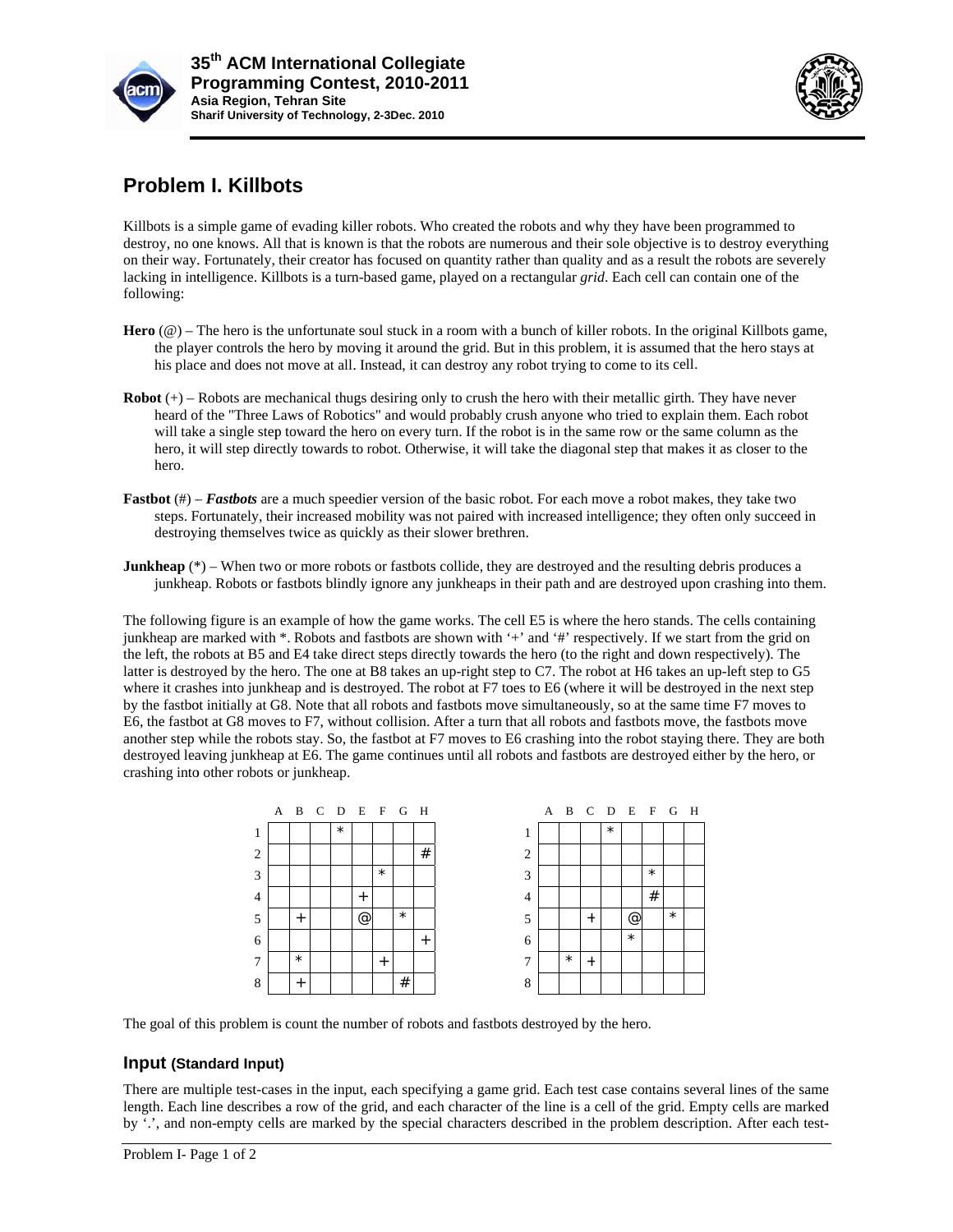case, there is a line in the input containing a single '\$' character. You may assume there is one and only one cell in the input containing '@'. Each side of the grid has at least one and at most 1000 cells.

### **Output (Standard Output)**

For each test case, write a single line containing the number of fastbots and robots destroyed by the hero when the game ends (after all robots and fastbots are destroyed).

| Standard Input                                                                                                                                                                                                                                             | Standard Output |  |  |  |  |  |
|------------------------------------------------------------------------------------------------------------------------------------------------------------------------------------------------------------------------------------------------------------|-----------------|--|--|--|--|--|
| $\ldots$ *<br>4<br>$\mathbf{1}$<br>. #<br>$\ldots$ $\star$<br>$\ldots$ . +.<br>$.+.00.*.$<br>1.1.1.1.1.1<br>$\cdot$ * $\cdot$ $\cdot$ + $\cdot$ $\cdot$<br>$. + #.$<br>\$<br>$\cdots$<br>$\cdot$ . $\circledcirc$<br>$\cdot$ $^{\star}$ .<br>$. + .$<br>\$ |                 |  |  |  |  |  |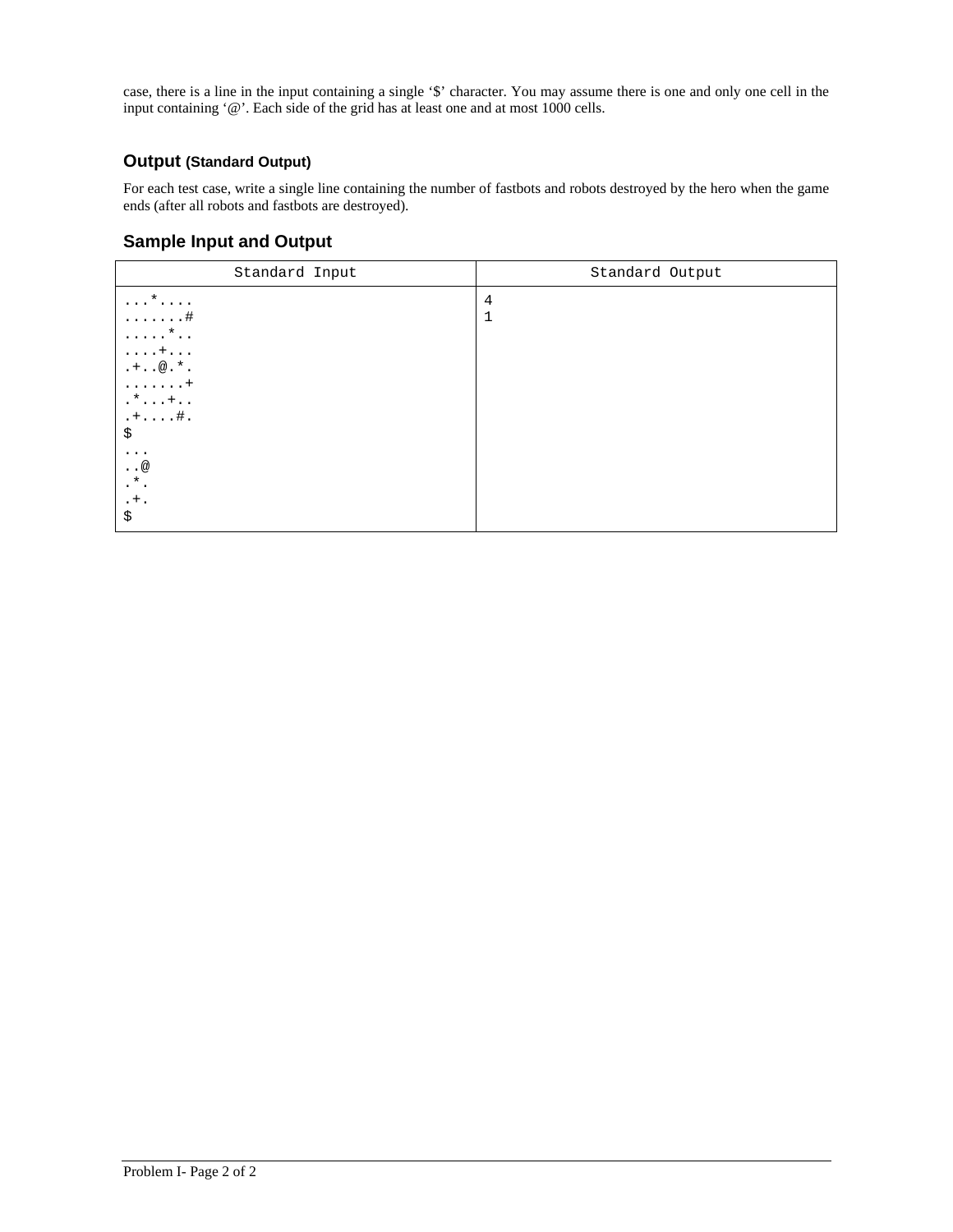



## **Problem J. Indisputable Right**

Flatland is a 2-dimensional world in which some creatures have an odd miserable life. Despite the many handicaps, the poor creatures have recently achieved the wireless technology in Flatland. So, the priest circles (gover miserable life. Despite the many handicaps, the poor creatures have recently achieved the wireless technology in Flatland. So, the priest circles (governors o Flatland who kill the apostles of 3D as soon as they see one) created the national motto "Wireless technology is our indisputable right!" and organized a wireless spreading committee for connecting all important points of the Flatland by wireless antennas. motto "Wireless technology is our indisputable right!" and organized a wireless<br>spreading committee for connecting all important points of the Flatland by<br>Everything went well until the committee reached the mountainous re



a horizontal base line covered by a contiguous series of mountains. Each mountain is a right-angled isosceles triangle with its base on the *base line* and its right angle as the peak. Currently, there are only two types of mountains in this region: those with a height of 50, and those with a height of 100. You can see a sample of the mountainous region in the figure below.

The wireless spreading committee first installed their antennas on the points they had already planned for the mountainous region. But in the end, they found out that a pair of antennas could directly communicate only if the line segment connecting the two antennas had no crossing intersection with any obstacles — specifically the mountains here. Note that two antennas *can* communicate if *only the border* of obstacles is on their connecting line segment.

Since removing a wireless antenna in Flatland is nowadays as a deadly sin as "chromatization", the only way to connect the set of already installed antennas is to install some extra antennas on the appropriate points of the mountains! Wireless antennas can generally relay the messages and connect the ones which cannot communicate directly. In order to reduce the expenses of installing the extra antennas, the wireless spreading committee has hired you to find the minimum number of antennas needed to install.

For example, consider the 4 diamond-shaped points in the figure below as the place of the wireless antennas already installed on the mountains. Now the whole set becomes connected if you install 3 new antennas in the places specified by the circle-shaped points.



### Input (Standard Input)

There are multiple test cases in the input. Each test case starts with a line containing the integer  $n (1 \le n \le 500)$ , the number of mountains, followed by the integer  $m$  ( $1 \le m \le 1000$ ), the number of already installed antennas. The second line contains *n* integers  $h_1, h_2, ..., h_n$  ( $h_i \in \{50, 100\}$ ), respectively representing the height of the mountains on the *base line* from left to right. The third (last) line of the test case contains m integers specifying the position of the antennas already installed on the mountains. The position of each antenna is specified by its X coordinate, assuming the left-most point of the left-most mountain being the origin of the coordinate system. You yourself can calculate the Y coordinate of an antenna as it is put on the boundaries of a mountain.

The input terminates with a line of the form " $0 \quad 0$ " which should not be processed as a test case.

### **Output (Standard Output)**

For each test case, write a single line containing the minimum number of extra wireless antennas needed for making the given set of antennas connected.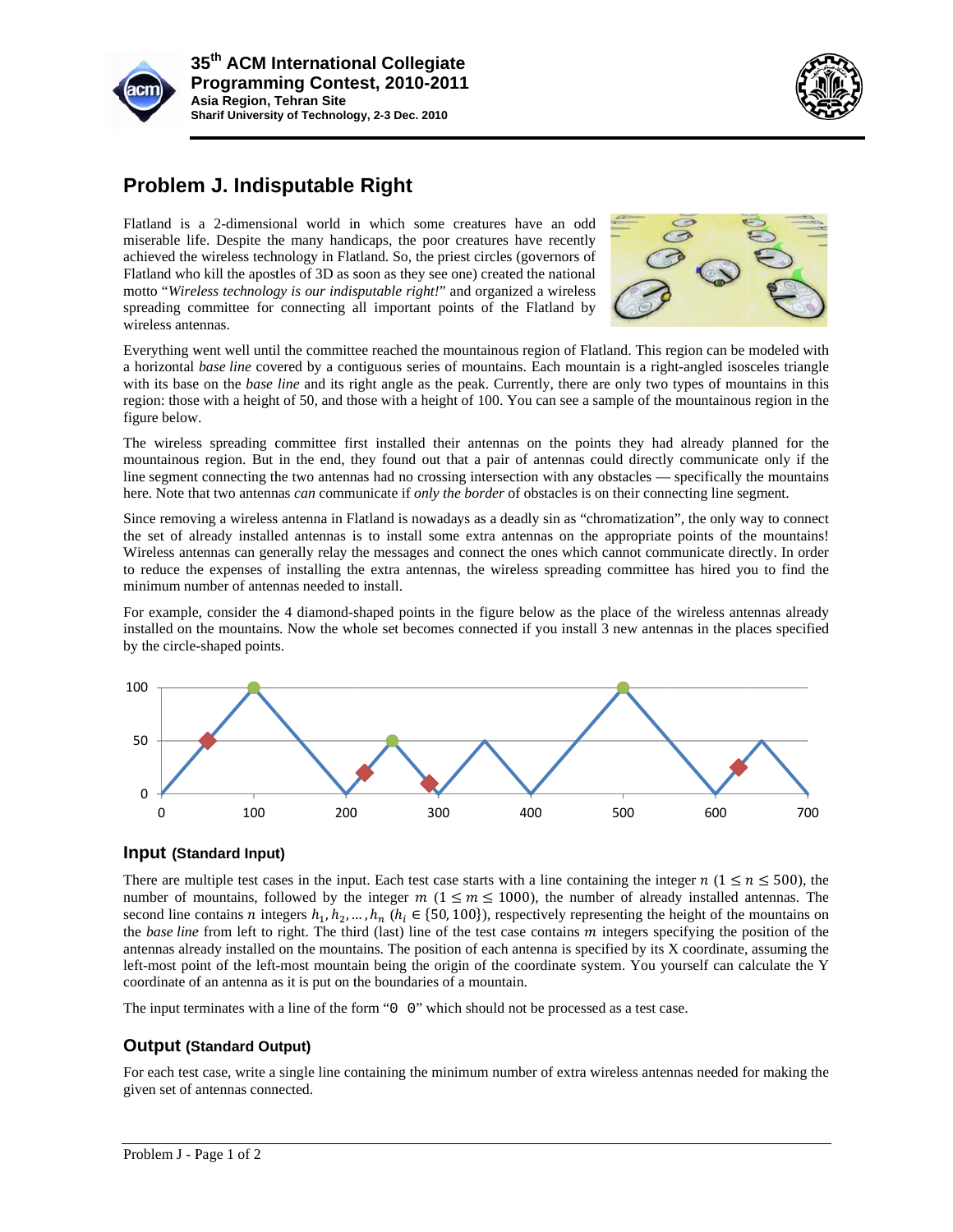# **Sample Input and Output**

This test case is related to the configuration illustrated in the above figure.

| Standard Input                                             | Standard Output |
|------------------------------------------------------------|-----------------|
| 54<br>100 50 50 100 50<br>50 220 290 625<br>0 <sub>0</sub> |                 |